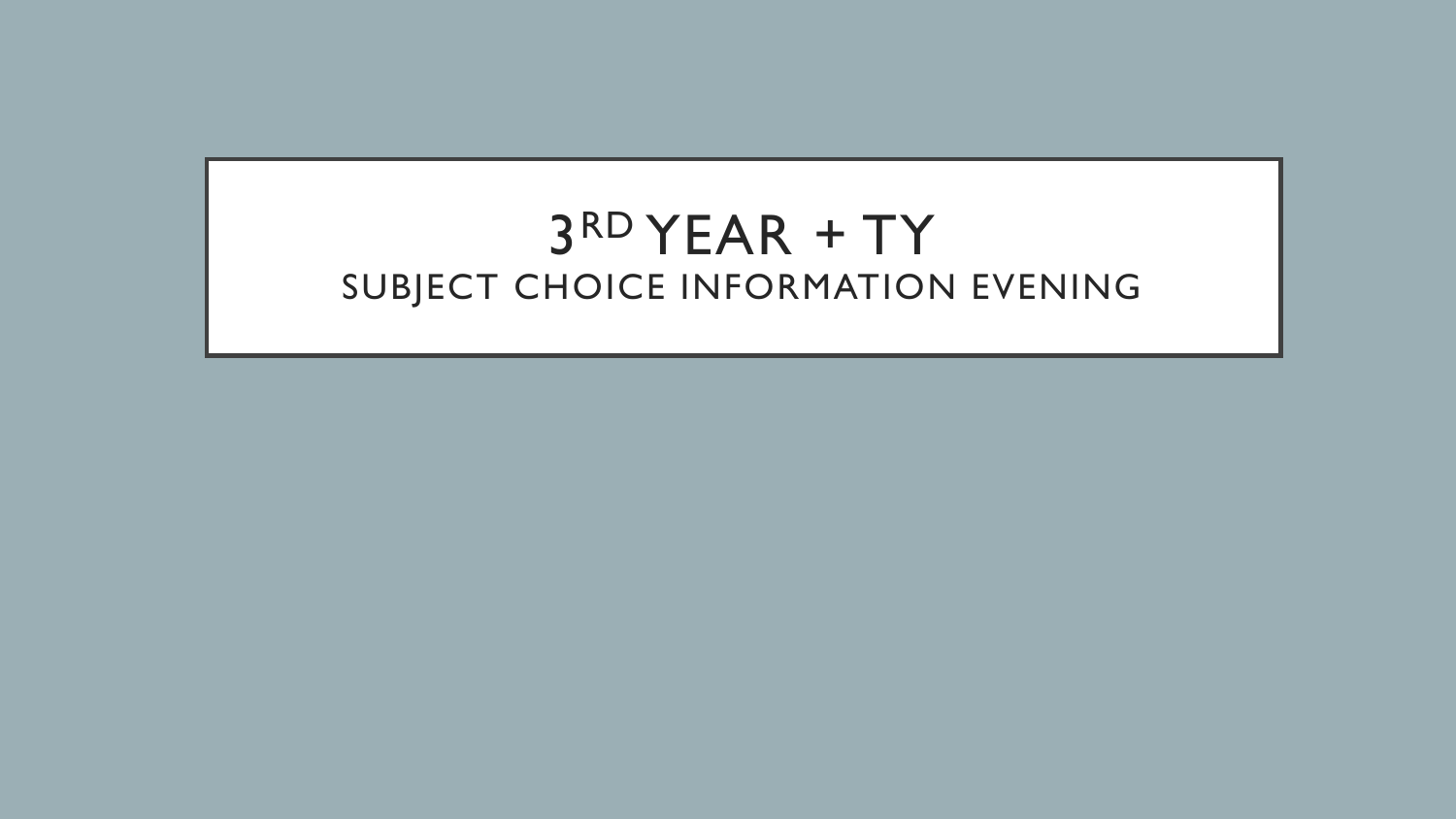## SENIOR CYCLE

7 Subjects English Irish Maths

Four others from 21 options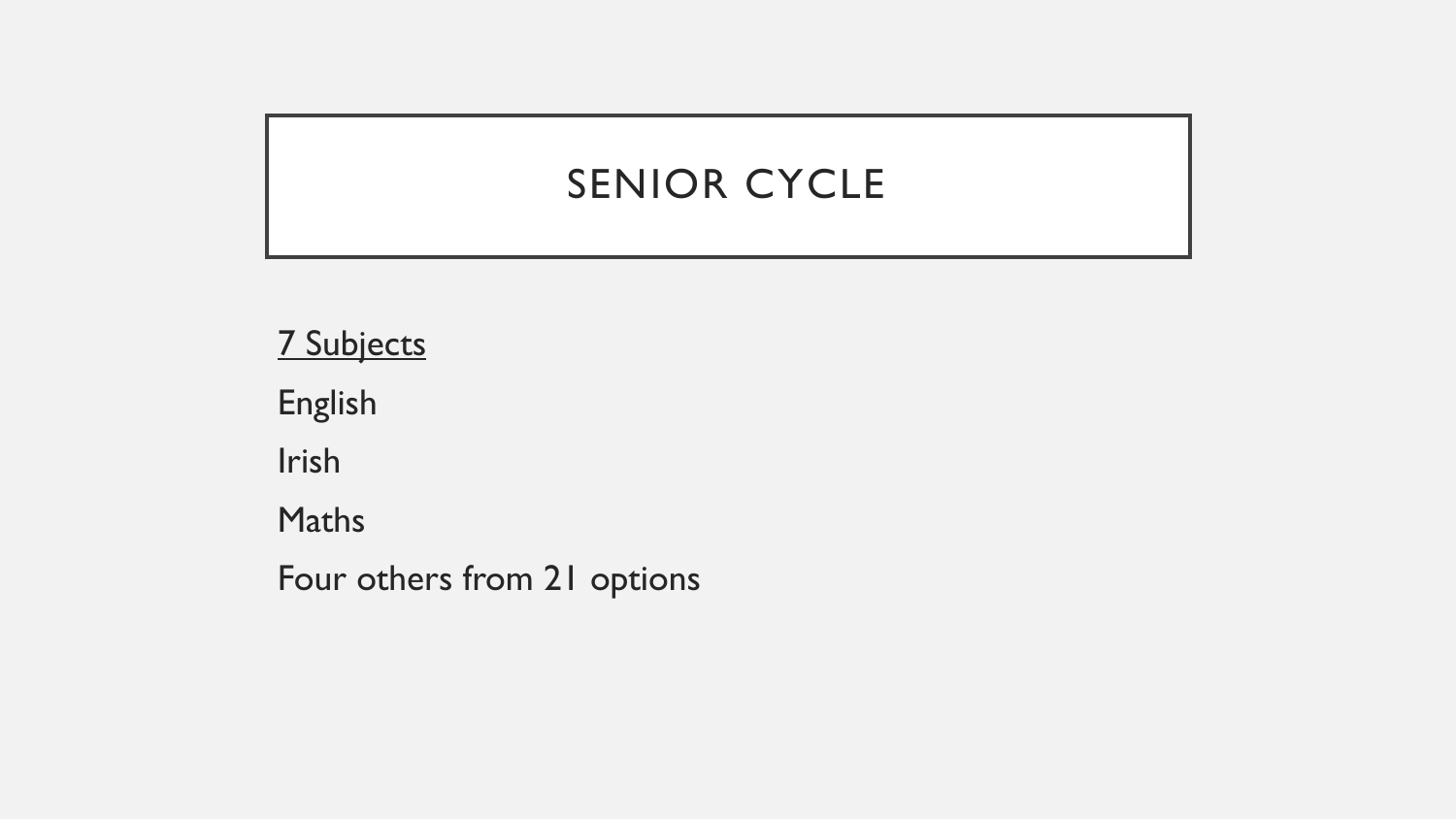## THE PROCESS

Subject Choice Module in class with Guidance Counsellor

Google Classroom

Choose subjects  $1-6$  (March 25<sup>th</sup>)

Subject Groups generated by Software Package

Final Subject Choice Form with 4 choices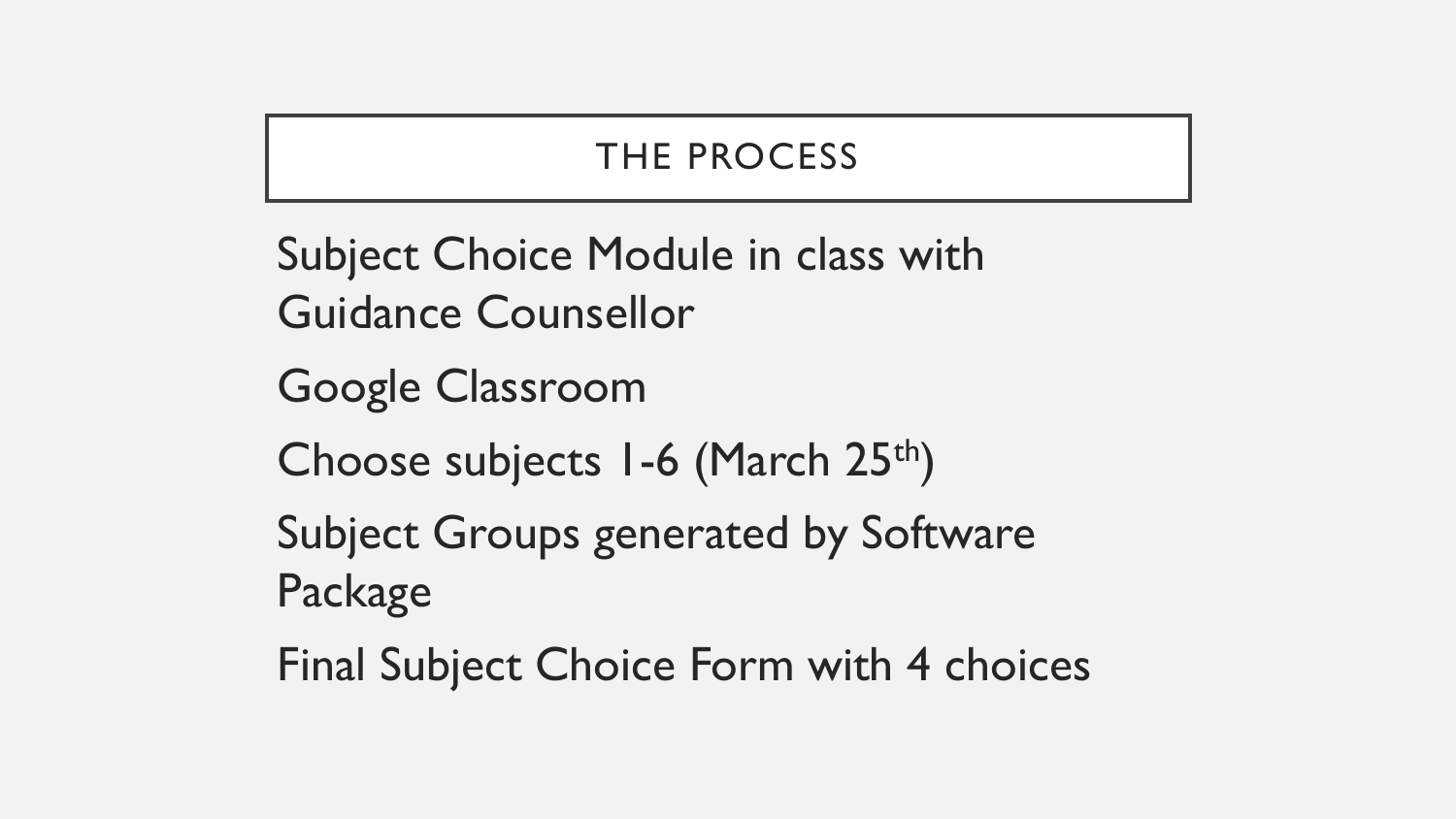#### **TIPS WHEN RESEARCHING +CHOOSING SUBJECTS**

- Choose subjects you **enjoy**, are good at and have potential to do well.
- **Discuss it** with as many people as you can, Teachers, GC, Parents, Friends, etc.
- Do lots of **research** on Careers Portal and Qualifax.
- Be true to **yourself**....do not be influenced by friends
- Try and keep your **options open** as much as possible. Carefully consider sciences, languages, higher maths/Irish, etc..
- Consider your **strengths eg practical, language, music**
- Choose subjects linked to a **possible future career** you are considering.
- **Write down the Pros/Cons on paper** if you are trying to select between two.
- **Students themselves** should ultimately be happy with the subject choices.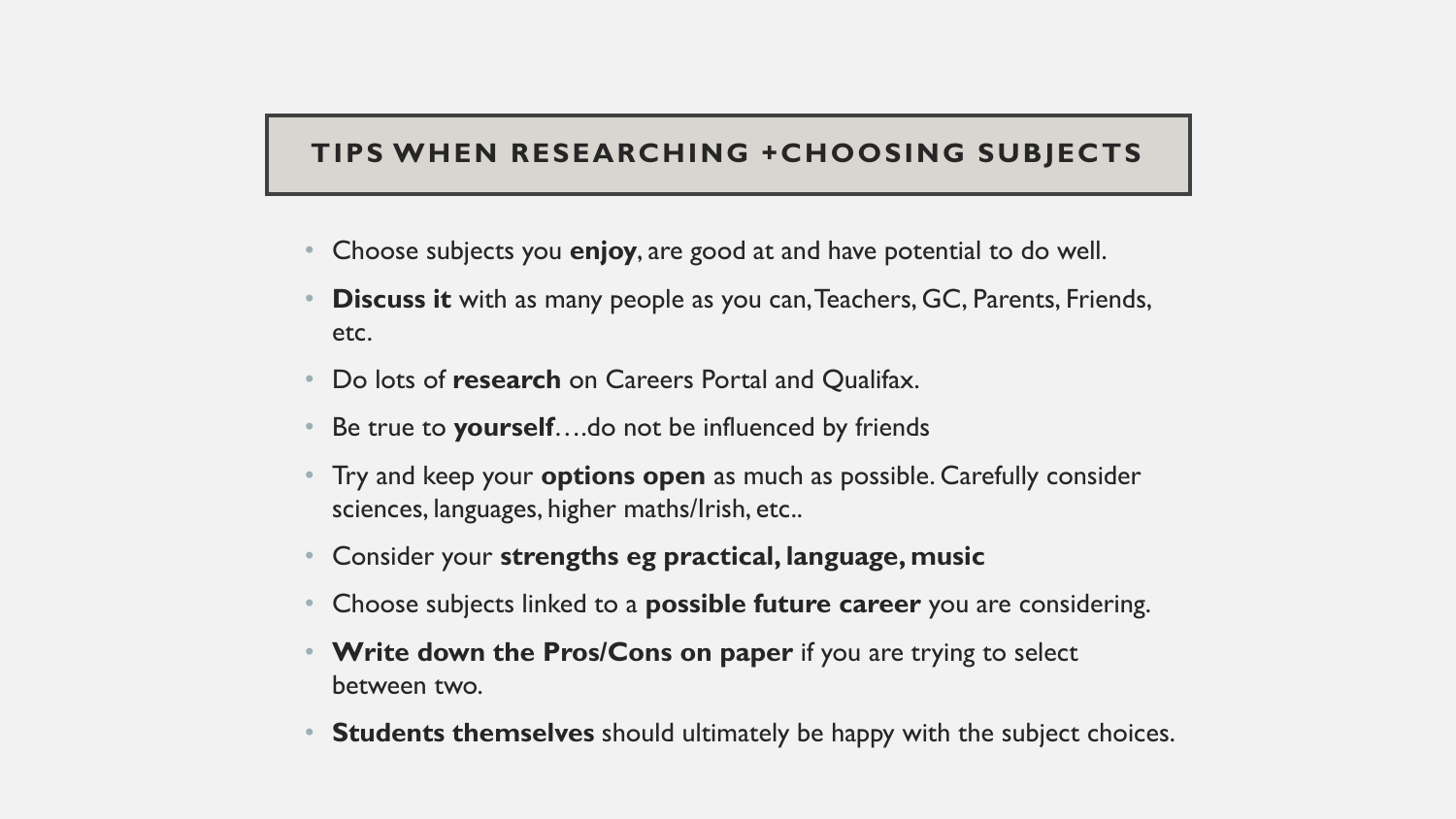#### **30 MINUTE DEMONSTRATION VIDEO**

### **How to do your Research**

Please view the 30 min demonstration we recorded which will help with

- no. 1 Researching each subject, and
- no. 2 Checking Minimum Subject Requirements.

#### **Link to 30 min demo**

https://drive.google.com/file/d/1bApQuTRs[sx9Cqu83V\\_pNxvmwmANysGs/view?usp=drive\\_web&authu](https://drive.google.com/file/d/1bApQuTRs-sx9Cqu83V_pNxvmwmANysGs/view?usp=drive_web&authuser=0) ser=0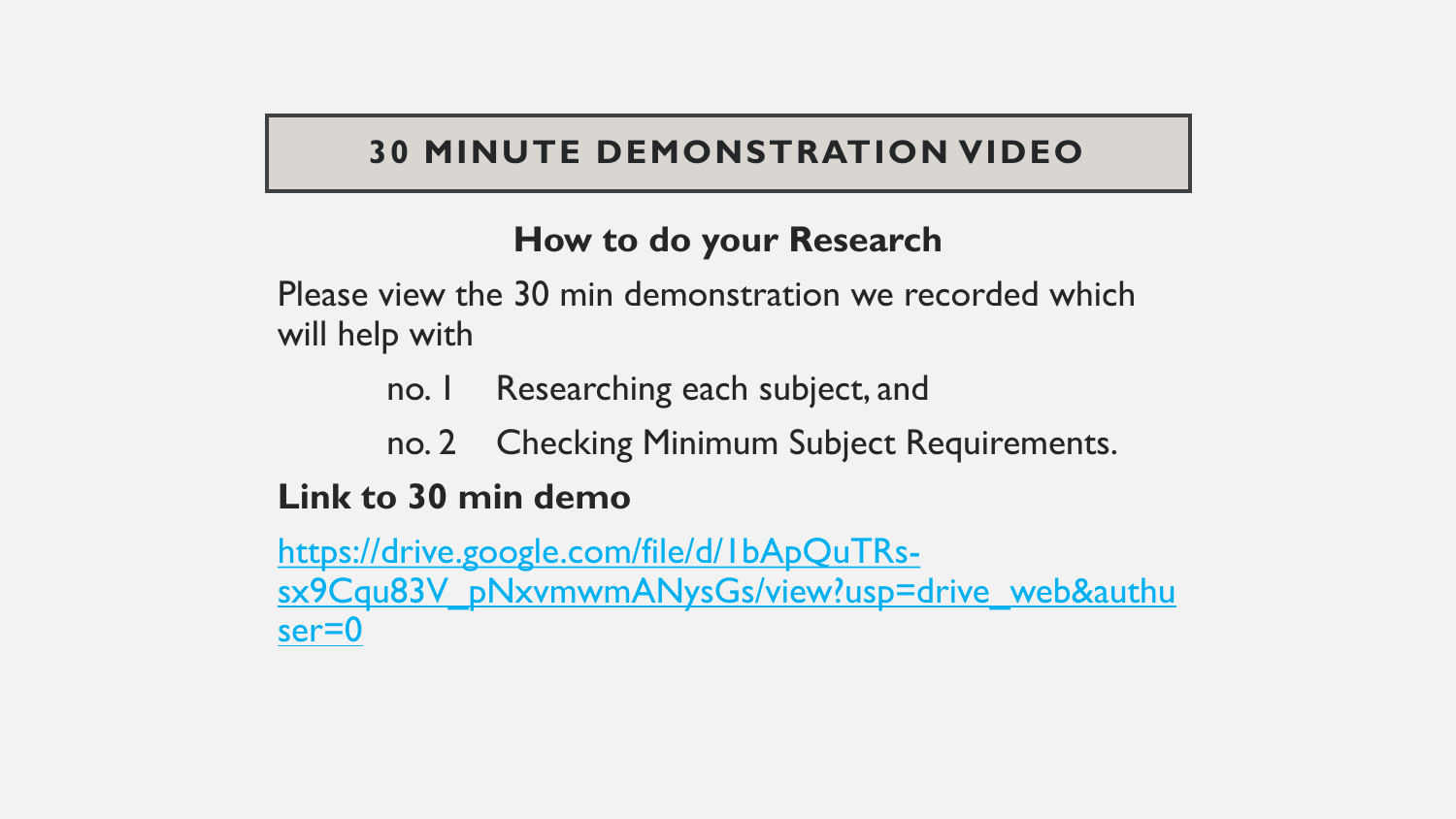#### **SUBJECT CHOICES**

- **Research each subject's content on**
- [https://careersportal.ie/school/subject\\_explorer.php](https://careersportal.ie/school/subject_explorer.php)
- <https://www.curriculumonline.ie/Senior-Cycle-Subjects/>
- You will find information for each subject including:
- -A summary of the course
- - What kind of student would the subject suit
- -Average no. of grades awarded annually
- -A description of the course content/topics taught
- -The exam structure, percentage for written, coursework, etc
- -Career possibilities
- $\bullet$  -3<sup>rd</sup> Level requirements, is this subject a requirement for certain courses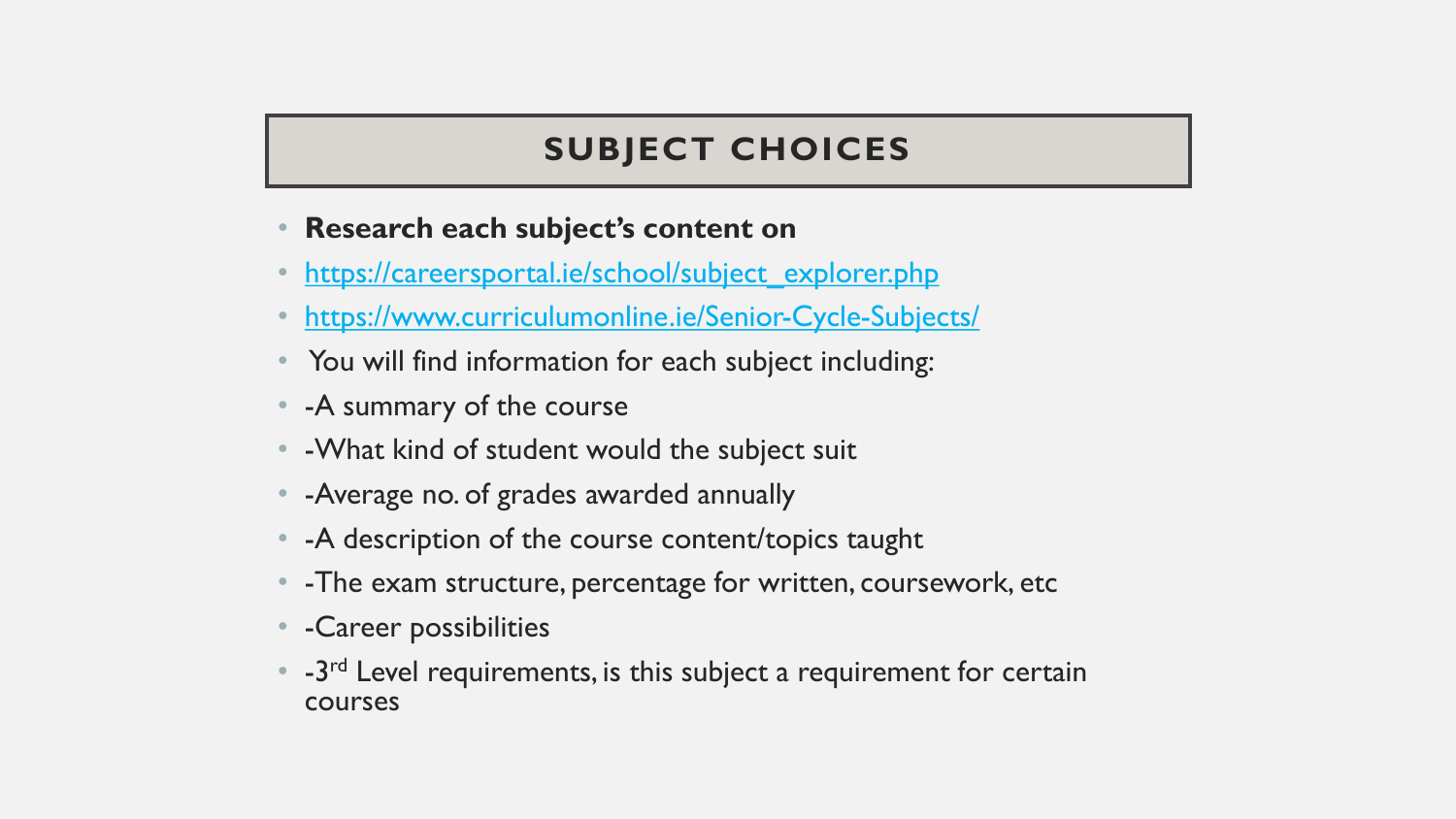## **SUBJECT REQUIREMENTS**

- Carefully consider **subject requirements** such as languages and sciences, higher maths, higher Irish, etc.
- Research minimum subject requirements using the Useful Tool on<https://www.qualifax.ie/>
- Link to the tool, also demonstrated in detail on the 30min video.
- [https://www.qualifax.ie/index.php?option=com\\_wrapper&vi](https://www.qualifax.ie/index.php?option=com_wrapper&view=wrapper&Itemid=26) ew=wrapper&Itemid=26